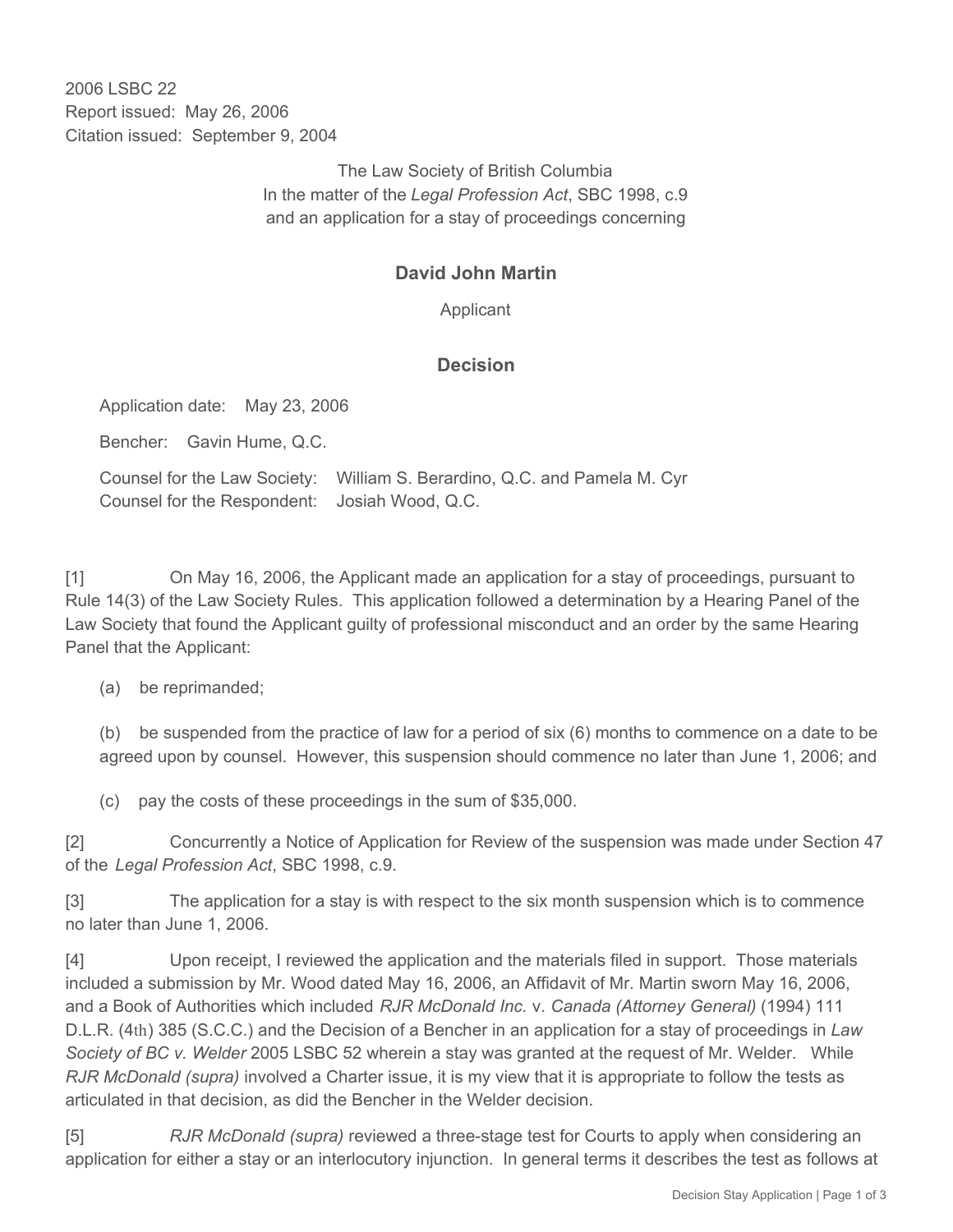First, a preliminary assessment must be made of the merits of the case to ensure that there is a serious question to be tried. Secondly, it must be determined whether the applicant would suffer irreparable harm if the application were refused. Finally, an assessment must be made as to which of the parties would suffer greater harm from the granting or refusal of the remedy pending a decision on the merits.

[6] After a review of the materials, I advised counsel that I had concluded that the second and third tests had been met but that I wished submissions on the first test, which submissions were made during the course of a conference call with counsel on May 23, 2006. After hearing the submissions, I concluded that a stay should be granted with reasons to follow. These are my reasons.

[7] The first test in *RJR McDonald (supra)* is whether or not there is a serious question to be tried. This test is discussed in pp. 401 to 405 of the decision. It is clear that the threshold to meet this test is a low one. All that is required is a preliminary assessment of the merits of the application. A Bencher hearing the application must only be satisfied that the application is " neither vexatious nor frivolous." It is clear that I should not engage in an extensive review of the merits. That is left to the Benchers on Review, where an opportunity is available for both parties to canvass all of the issues in an appropriate fashion.

[8] After hearing submissions from Mr. Wood, I concluded that the application under Section 47 was not frivolous or vexatious. Mr. Wood outlined in some detail the facts before the original Hearing Panel, on the verdict, and the grounds for review of the suspension penalty as he has presently formulated them.

[9] He identified several grounds for review. In view of the first test in *RJR McDonald (supra)*, I will only comment briefly on one ground. In simple terms, that ground was based on the proposition that neither counsel had argued that Mr. Martin had acted either fraudulently or dishonestly, as the facts did not support such a finding. However, the thrust of the Hearing Panel's decision was, in effect, to find that Mr. Martin had acted either fraudulently or dishonestly. Because suspension of the duration imposed was appropriate in cases where the lawyer had acted dishonestly or fraudulently, the penalty imposed by the Panel was inappropriate in a case where neither fraud nor dishonesty were argued or established.

[10] In addition, Mr. Wood reviewed other submissions that he intended to make. After listening to Mr. Wood's submissions, I concluded that the application was not frivolous or vexatious, thereby meeting the first test.

[11] As I indicated above, I reached the conclusion, from my review of the materials, that the second and third tests in *RJR McDonald (supra)* had been met.

[12] The second test is whether or not irreparable harm would be suffered by the Applicant. As the decision indicates, this refers to the nature of harm rather than its magnitude, and is harm that cannot be measured, generally speaking, in monetary terms.

[13] The third test involves the balance of inconvenience and the public interest. To paraphrase the decision in *RJR McDonald (supra)*, " the question becomes one of determining which of the parties will suffer the greater harm from the granting or refusal of the stay application," pending a decision on the merits of the review under Section 47. In considering this issue, *RJR McDonald (supra)* made it clear that I should also consider harm that will not be directly suffered by one of the parties to the stay application.

[14] *RJR McDonald (supra)* indicates that the concept of inconvenience should be widely construed in